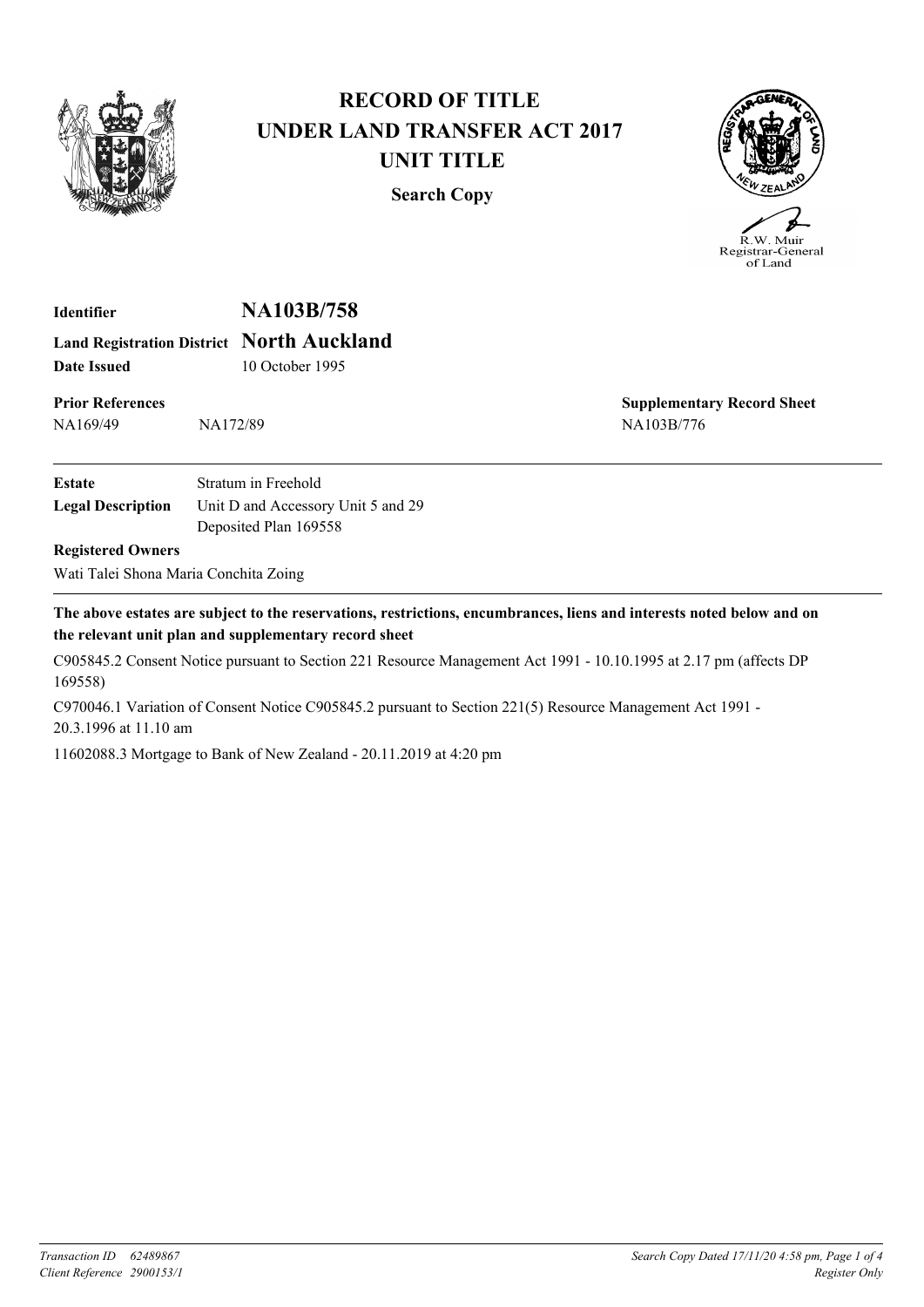

# *Client Reference 2900153/1*

*Register Only Transaction ID 62489867 Search Copy Dated 17/11/20 4:58 pm, Page 2 of 4*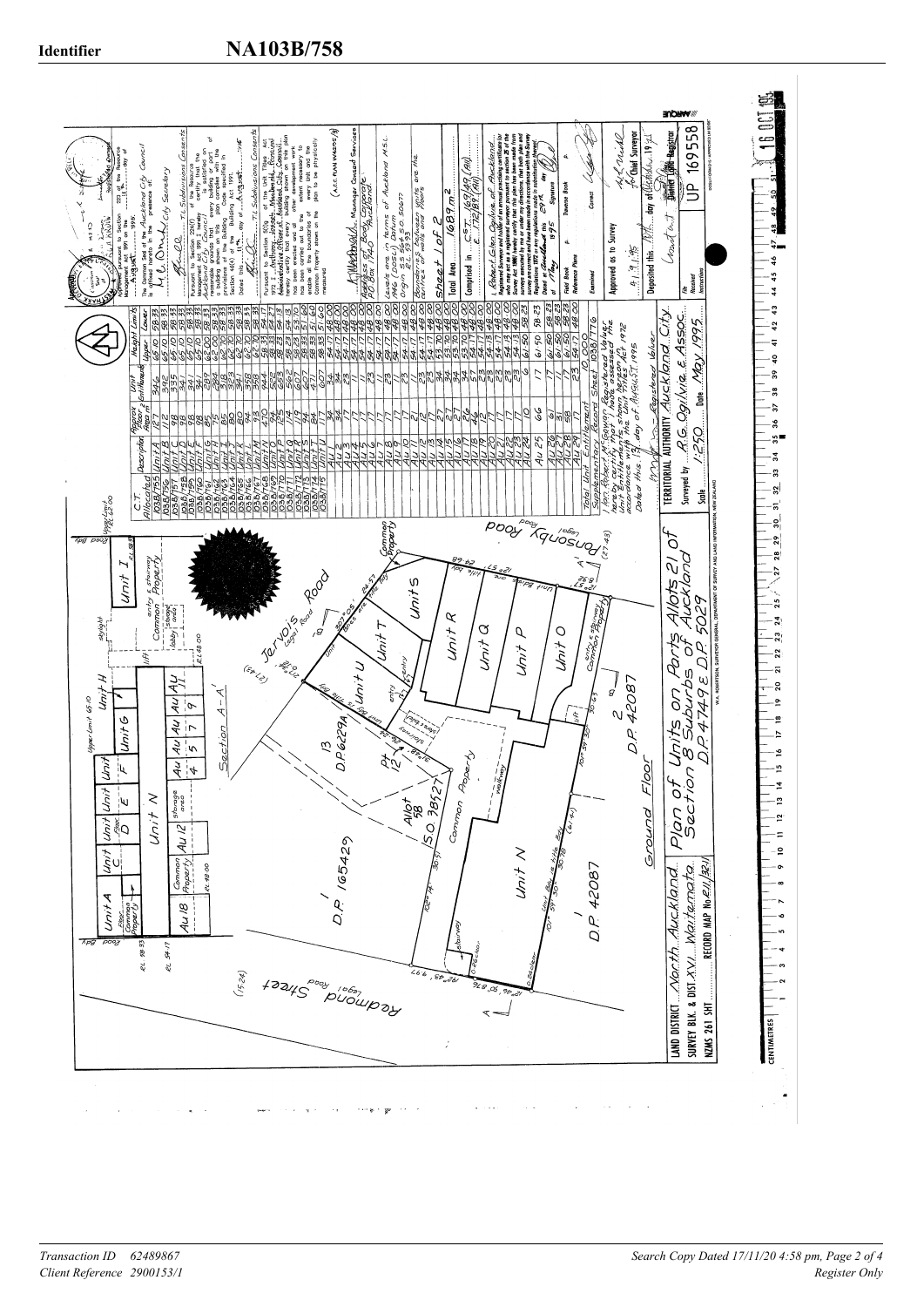